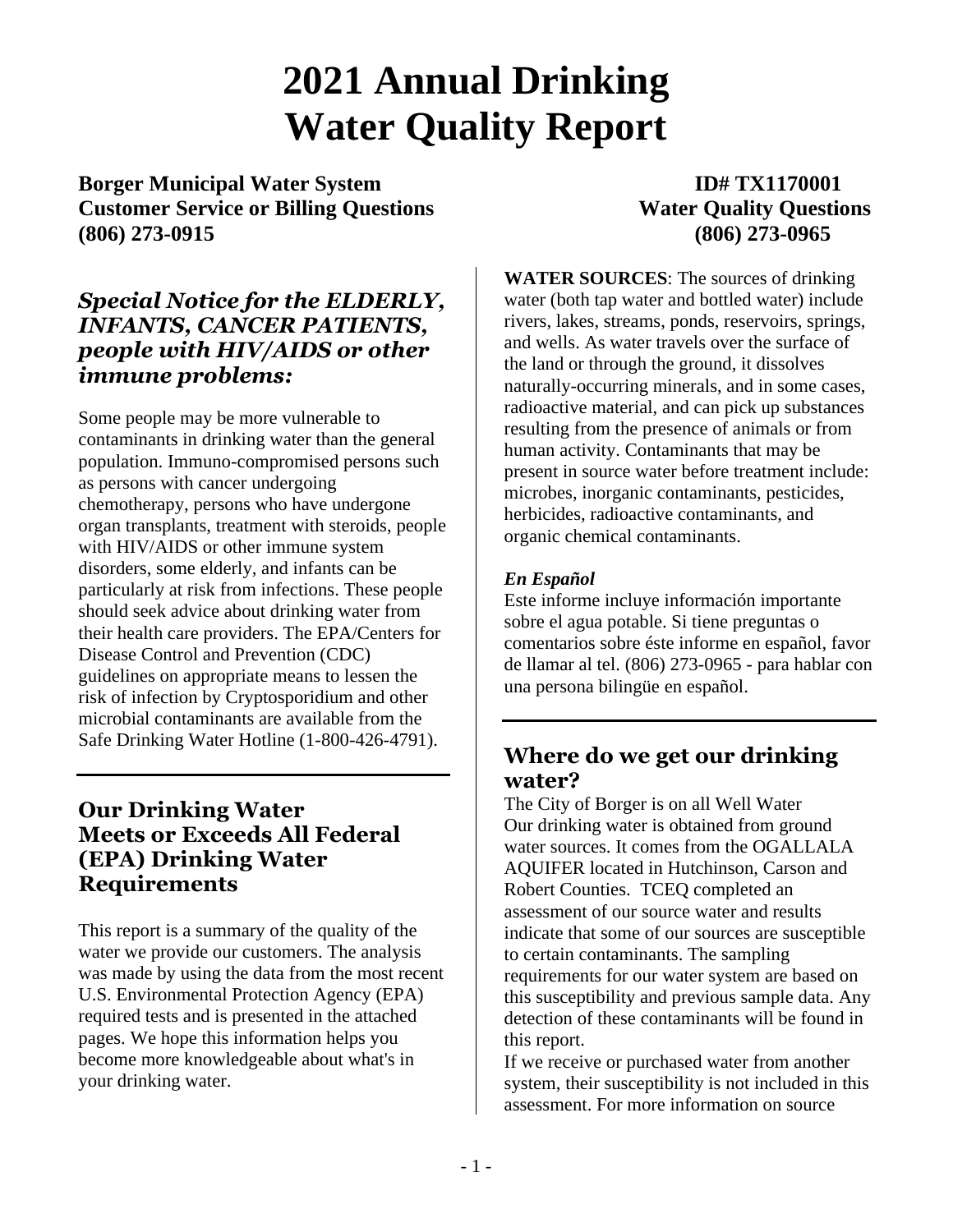water assessments and protection efforts at our system, please contact us.

# *ALL drinking water may contain contaminants.*

When drinking water meets federal standards there may not be any health based benefits to purchasing bottled water or point of use devices. Drinking water, including bottled water, may reasonably be expected to contain at least small amounts of some contaminants. The presence of contaminants does not necessarily indicate that water poses a health risk. More information about contaminants and potential health effects can be obtained by calling the EPA's Safe Drinking Water Hotline (1-800-426-4791).

# **Secondary Constituents**

Many constituents (such as calcium, sodium, or iron), which are often found in drinking water, can cause taste, color, and odor problems. The taste and odor constituents are called secondary constituents and are regulated by the State of Texas, not the EPA. These constituents are not causes for health concern. Therefore, secondary constituents are not required to be reported in this document but they may greatly affect the appearance and taste of your water.

# **About The Following Tables**

The pages that follow list all of the federally regulated or monitored contaminants which have been found in your drinking water. The U.S. EPA requires water systems to test for up to 97 contaminants. **DEFINITIONS**

**Action Level (AL) -** The concentration of a contaminant which, if exceeded, triggers treatment or other requirements which a water system must follow.

**Avg –** Regulatory compliance with some MCLs are based on running annual average monthly samples.

**Level 1 Assessment** – A study of the water system to identify potential problems and determine (if possible) why total coliform bacteria have been found in our water system.

**Level 2 Assessment** – A very detailed study of the water system to identify potential problems and determine (if possible) why an *E. coli* MCL violation has occurred and/or why total coliform bacteria have been found in our water system on multiple occasions.

**Maximum Contaminant Level (MCL) -** The highest permissible level of a contaminant in drinking water. MCL's are set as close to the MCLG's as feasible using the best available treatment technology.

## **Maximum Contaminant Level Goal (MCLG) -**

The level of a contaminant in drinking water below which there is no known or expected health risk. MCLG's allows for a margin of safety.

## **Maximum Residual Disinfectant Level (MRDL) -**

The highest level of disinfectant allowed in drinking water. There is convincing evidence that addition of a disinfectant is necessary for control of microbial contaminants.

## **Maximum Residual Disinfectant Level Goal**

**(MRDLG) -** The level of a drinking water disinfectant below which there is no known or expected risk to health. MRDLG's do not reflect the benefits of the use of disinfectants to control microbial contaminants.

**Treatment Technique (TT) -** A required process intended to reduce the level of a contaminant in drinking water.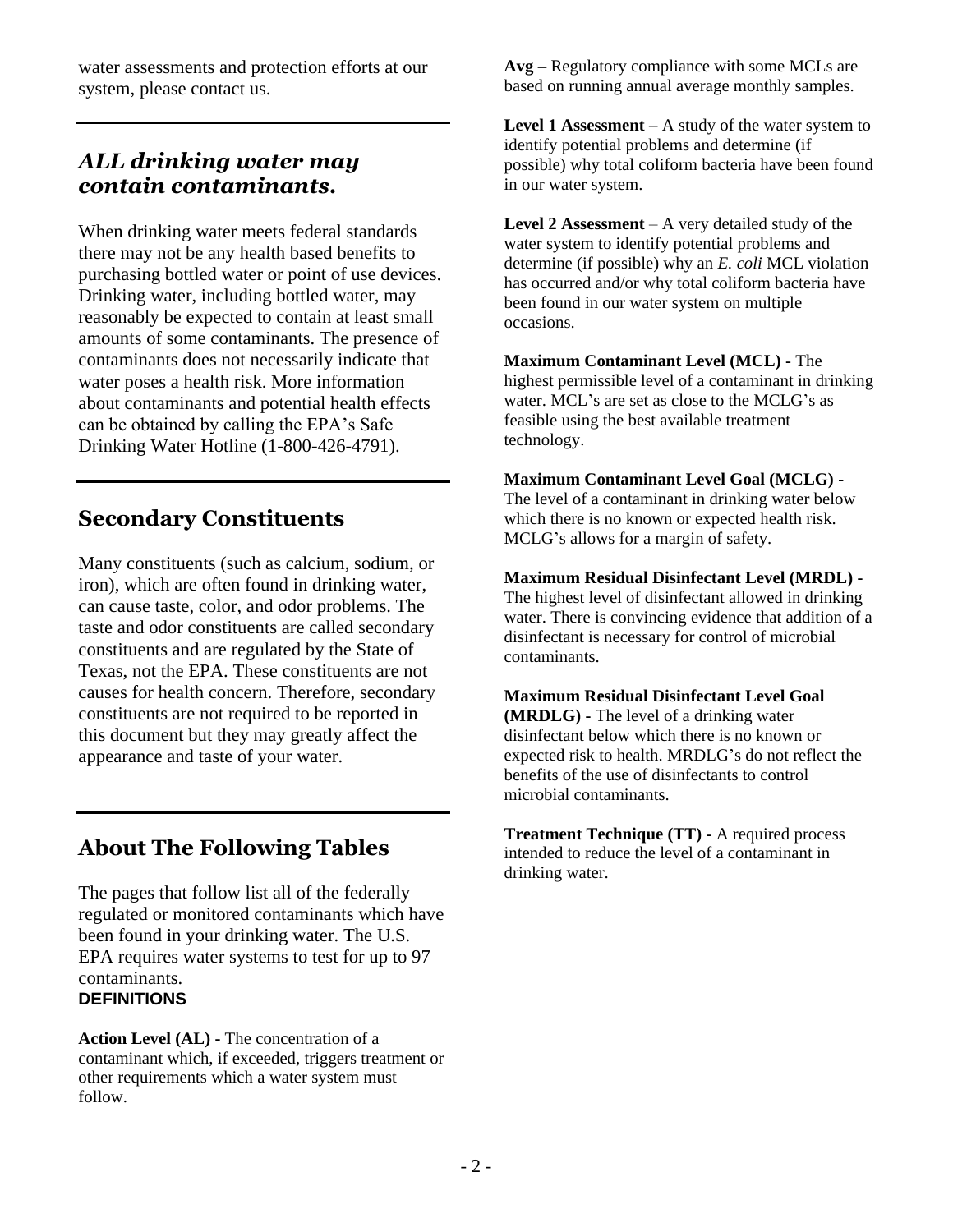| <b>ABBREVIATIONS</b>                                                                                                                               | <b>pCi/L</b> - picocuries per liter (a measure of<br>radioactivity)                                                                                                                                      |
|----------------------------------------------------------------------------------------------------------------------------------------------------|----------------------------------------------------------------------------------------------------------------------------------------------------------------------------------------------------------|
| $na - Not applicable$<br>NTU - Nephelometric Turbidity Units (a measure of<br>tubity)                                                              | <b>ppm</b> - parts per million, or milligrams per liter<br>(mg/L)                                                                                                                                        |
| <b>MFL</b> - million fibers per liter (a measure of asbestos)<br><b>mrem</b> – millirems per year (a measure of radiation<br>absorbed by the body) | <b>ppb</b> - parts per billion, or micrograms per liter $(\mu g/L)$<br><b>ppt</b> - parts per trillion, or nanograms per liter $(ng/L)$<br>ppq - parts per quadrillion, or picograms per liter<br>(pg/L) |

# **INORGANIC CONTAMINATES AND SYNTHETIC ORGANIC CONTAMINATES\***

| Year<br><b>or</b><br>Range | Contaminate                                   | Average<br>Level | Minimum<br>Level | Maximum<br>Level | <b>MCL</b>     | <b>MCLG</b>      | Unit of<br>Measure | Source of<br>Contaminate                                                                                |
|----------------------------|-----------------------------------------------|------------------|------------------|------------------|----------------|------------------|--------------------|---------------------------------------------------------------------------------------------------------|
| 2021                       | Arsenic                                       | 1.8              | 1.8              | 1.8              | 10             | $\boldsymbol{0}$ | ppb                | Erosion of natural<br>deposits; runoff from<br>orchards, runoff from<br>glass and electronics<br>wastes |
| 2021                       | <b>Barium</b>                                 | 0.095            | 0.095            | 0.095            | $\overline{2}$ | 2                | ppm                | Erosion of natural<br>deposits; runoff from<br>orchards, runoff from<br>glass and electronics<br>wastes |
| 2021                       | Chromium                                      | 5.7              | 5.7              | 5.7              | 100            | 100              | ppb                | Discharge from steel<br>and pulp mills;<br>erosion of natural<br>deposits                               |
| 2021                       | Fluoride                                      | 0.734            | 0.734            | 0.734            | 4              | 4                | ppm                | Erosion of natural<br>deposits; discharge<br>from fertilizer and<br>aluminum factories                  |
| 2021                       | <b>Nitrate</b>                                | 1.75             | 1.56             | 1.95             | 10             | 10               | ppm                | Runoff from fertilizer<br>use; leaching from<br>septic tanks, sewage;<br>erosion of natural<br>deposits |
| 2021                       | Beta/photon<br>emitters                       | 6.0              | 6.0              | 6.0              | 50             | $\boldsymbol{0}$ | pCi/L              | Decay of natural and<br>man made deposits                                                               |
| 2021                       | Gross alpha<br>excluding radon<br>and uranium | 3.00             | 3.00             | 3.00             | 15             | $\boldsymbol{0}$ | pCi/L              | Erosion of natural<br>deposits                                                                          |
| 2021                       | Uranium                                       | 4.5              | 4.5              | 4.5              | 30             | 0                | ug/l               | Erosion of natural<br>deposits                                                                          |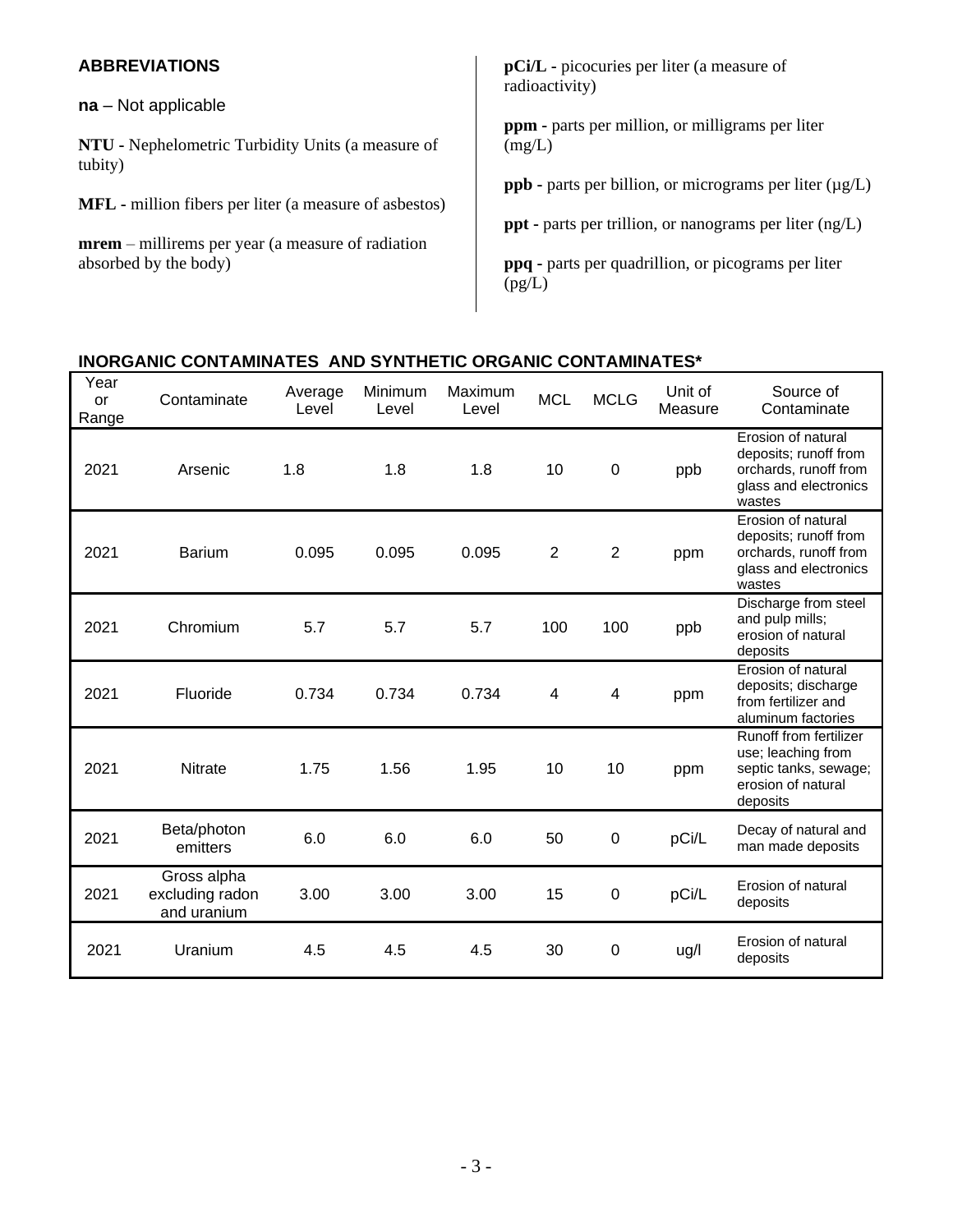# **MAXIMUM RESIDUAL DISINFECTION LEVEL**

| Year<br>or<br>Range | Disinfectant  | Average<br>∟evel | Minimum<br>Level | Maximum<br>-evel | <b>MRDL</b> | <b>MRDLG</b> | Unit of<br>Measure | Source of Contaminate                    |
|---------------------|---------------|------------------|------------------|------------------|-------------|--------------|--------------------|------------------------------------------|
| 2021                | Free Chlorine | 0.78             | 0.25             | 1.03             |             | 4.0          | ppm                | Disinfectant used to control<br>microbes |

**TOTAL COLIFORM** – Not found **FECAL COLIFORM** – Not found

#### **DISINFECTION BYPRODUCTS**

| Year<br>or<br>Range | Contaminate            | Average<br>Level | Minimum<br>Level | Maximum<br>Level | <b>MCL</b> | <b>MCLG</b> | Unit of<br>Measure | Source of<br>Contaminate                    |
|---------------------|------------------------|------------------|------------------|------------------|------------|-------------|--------------------|---------------------------------------------|
| 2021                | Total Haloacidic Acids | 1. $\Omega$      | 0                | 2.1              | 60         |             | ppb                | Byproduct of drinking<br>water disinfection |
| 2021                | Total Trihalomethanes  | 0.82             | 0                | 1.63             | 80         |             | ppb                | Byproduct of drinking<br>water disinfection |

## **LEAD AND COPPER**

| Year<br>or<br>Range | Contaminate | The 90th<br>Percentile | <b>Number of Sites</b><br><b>Exceeding Action</b><br>Level | Action<br>Level | Unit of<br>Measure | Source of Contaminate                                                                                           |
|---------------------|-------------|------------------------|------------------------------------------------------------|-----------------|--------------------|-----------------------------------------------------------------------------------------------------------------|
| 2020                | _ead        | 1.0                    | 0                                                          | 15              | ppb                | Corrosion of household<br>plumbing systems; erosion of<br>natural deposits                                      |
| 2020                | Copper      | 0.12                   | 0                                                          | 1.3             | ppm                | Corrosion of household<br>plumbing systems; erosion of<br>natural deposits; leaching from<br>wood preservatives |

#### **Additional Health Information for Lead**

*"If present, elevated levels of lead can cause serious health problems, especially for pregnant women and young children. Lead in drinking water is primarily from materials and components associated with service lines and home plumbing. This water supply is responsible for providing high quality drinking water, but cannot control the variety of materials used in plumbing components. When your water has been sitting for several hours, you can minimize the potential for lead exposure by flushing your tap for 30 seconds to 2 minutes before using water for drinking or cooking. If you are concerned about lead in your water, you may wish to have your water tested. Information on lead in drinking water, testing methods, and steps you can take to minimize exposure is available from the Safe Drinking Water Hotline or at http://www.epa.gov/safewater/lead."* 

## **TURBIDITY (Borger Water Treatment Plant did not treat any Raw Surface Water in 2021)**

| Year<br>or<br>Range | Contaminate | Highest<br>Single<br>Measurement | Lowest Monthly<br>% of Samples<br><b>Meeting Limits</b> | Turbidity<br>Limits | Unit of<br>Measure | Source of Contaminate |
|---------------------|-------------|----------------------------------|---------------------------------------------------------|---------------------|--------------------|-----------------------|
| 2021                | Turbidity   | NA                               | 100                                                     | 0.30                | <b>NTU</b>         | Soil runoff           |

Turbidity has no health effects; however turbidity can interfere with disinfection and provide a medium for microbial growth. Turbidity may indicate the presence of disease-causing organisms. These organisms include bacteria, viruses, and parasites that can cause symptoms such as nausea, cramps, diarrhea, and associated headaches.